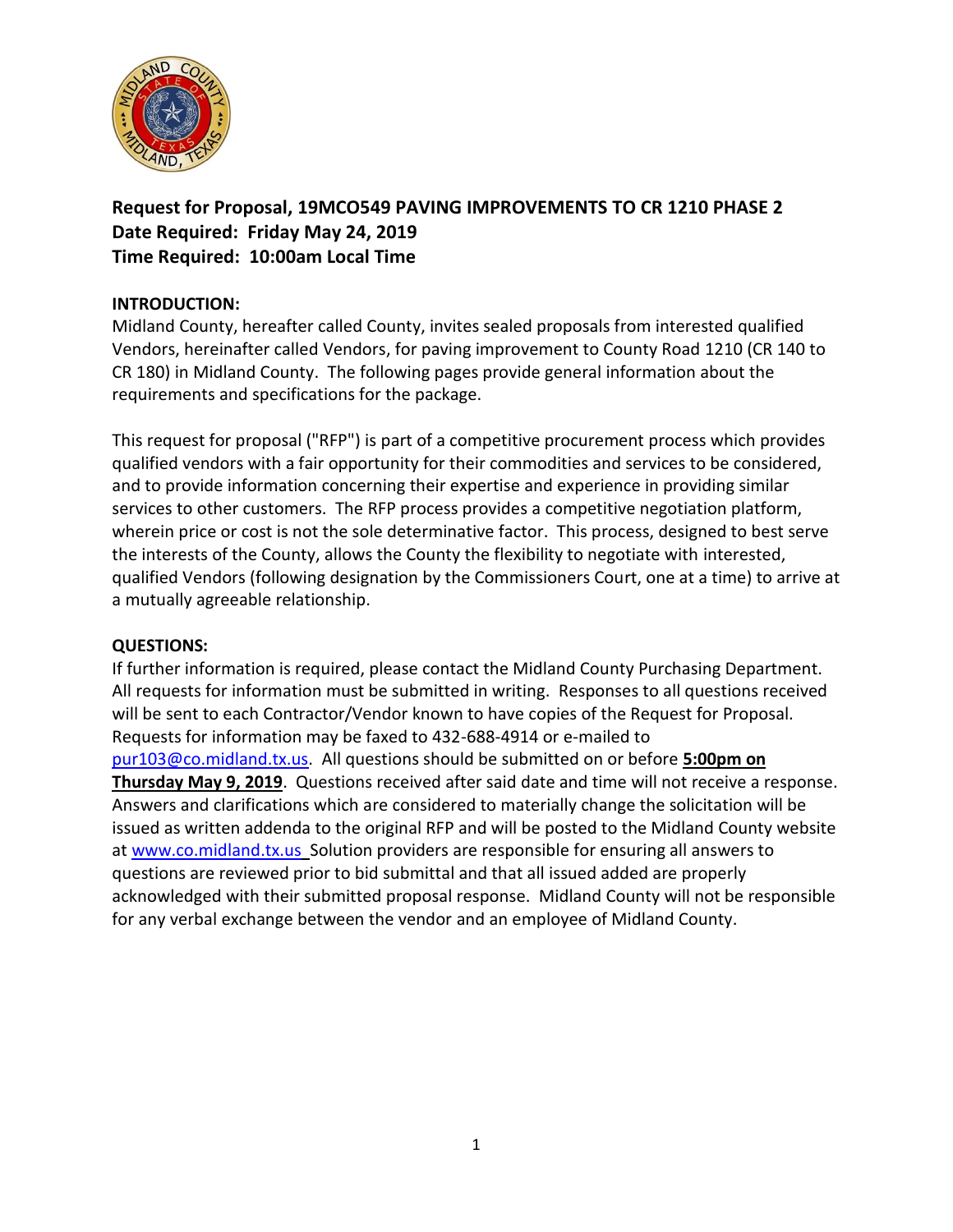## **COPIES AND RECEIPT:**

Please submit one (1) original, three (3) copies, and an electronic copy on USB drive of the proposal. **An executed copy of the Proposal Affidavit SIGNED AND NOTARIZED (Page 8) must be included in each submission.** Please note that if no Proposal Affidavit is included, the response will be rejected. Midland County is exempt from all state and federal taxes. Tax exempt certificates are available upon request.

All responses should be submitted in a sealed envelope, marked on the outside**,** 

# **19MCO549 PAVING IMPROVEMENTS TO CR 1210 PHASE 2**

**\_\_\_\_\_\_\_\_\_\_\_\_\_\_\_\_\_\_\_\_\_\_\_\_ Company Name**

Responses must be received by **10:00am Local Time on May 24, 2019.** Late proposals will be rejected and returned without being opened. The clock in the Purchasing Agent's office is the official time piece for this submission. If interested, Contractors may use mail or express systems to deliver their proposal to the Purchasing Department; they should insure that they are tendered to the carrier in plenty of time to reach the Purchasing Department by the time and date required. Facsimile transmitted proposals shall not be accepted.

**SUBMISSION LOCATION:** All bids which are mailed, shipped, delivered, etc. should be addressed as follows:

### **Midland County Purchasing Department**

Midland County Courthouse Attention: Kristy Engeldahl, Purchasing Agent 500 N. Loraine Street, Suite 1101 Midland, Texas 79701

## **DOCUMENTATION SUBMISSION:**

The respondent must submit all required documentation. Failure to provide requested information may result in rejection of the proposal.

## **ALTERATION OF PROPOSAL:**

A proposal may be altered, modified or amended by a Vendor at any time, prior to the time and date set forth above as the submission deadline. Alterations, modifications or amendments to a proposal must be made in the offices of the Purchasing Department. Any interlineations, alteration or erasure made on a proposal before the submission deadline must be initialed by the signer of the proposal, guaranteeing authenticity. A proposal may not be altered, modified or amended after the submission deadline.

### **WITHDRAWAL:**

A proposal may not be withdrawn or canceled by the respondent for a period of sixty (60) days following the date designated for the receipt of proposals, and respondent so agrees upon submittal of their proposal.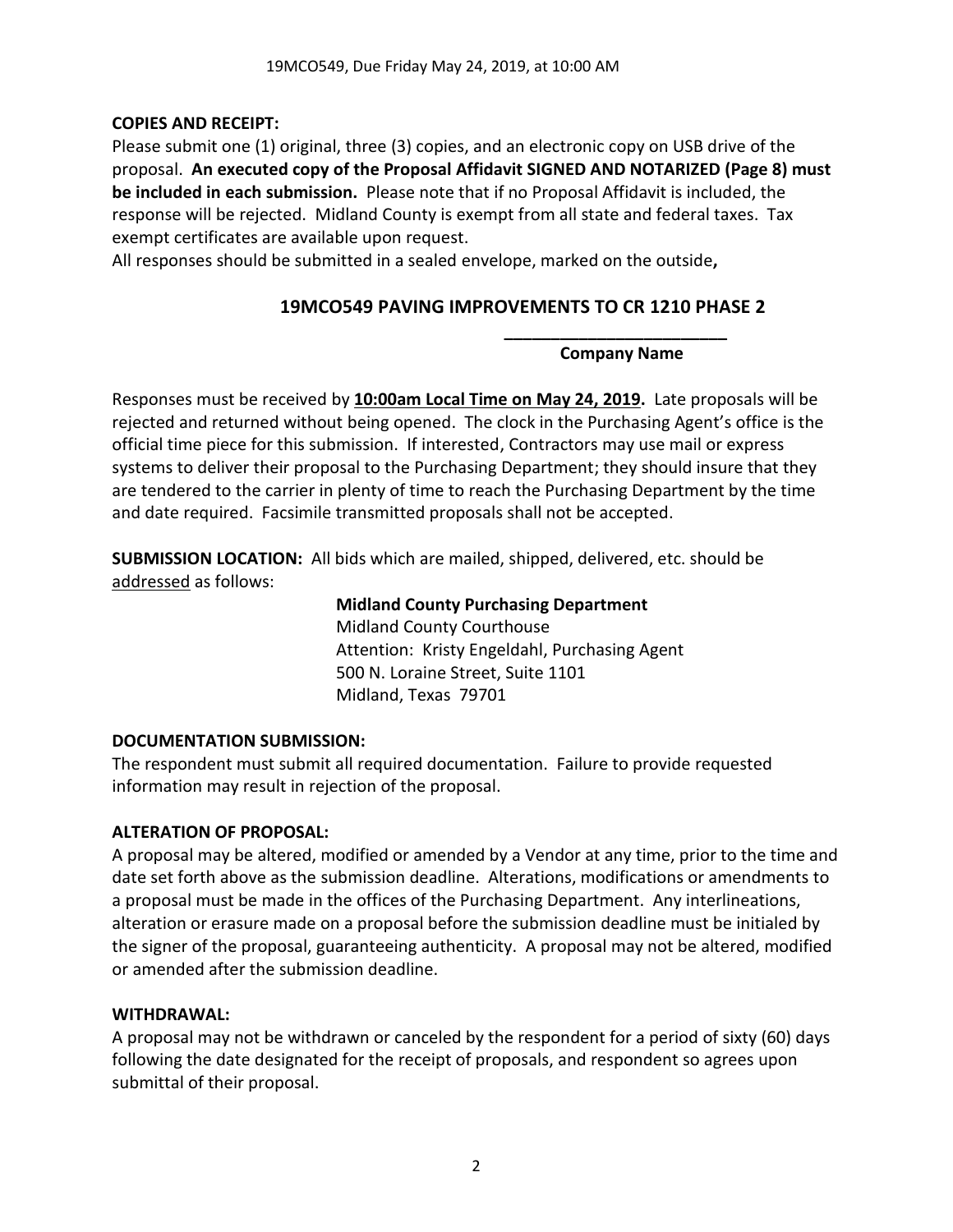### **CONFLICT OF INTEREST:**

No public official shall have interest in this contract, in accordance with Vernon's Texas Codes annotated Local Government Code Title 5, Subtitle C, Chapter 171. Vendor is required to sign affidavit form included in Proposal documents.

### **SILENCE OF SPECIFICATIONS:**

The apparent silence of these specifications as to any detail of the apparent omission from it of a detailed description concerning any point, shall be regarded as meaning that only the best commercial practices are to prevail. All interpretations of these specifications shall be made on the basis of this statement.

### **CONFIDENTIALITY:**

Contents of the proposals will remain confidential until the contract is awarded. At that time the contents will be made public under the Texas Public Information Act; except for any portion of a proposal which has been clearly marked as a trade secret or proprietary data (the entire proposal may not be so marked). Proposals will be opened, and the name of the firm submitting the proposal read aloud, acknowledged, at **10:05am on May 24, 2019**, in the Purchasing Department Conference Room located in the Midland County Courthouse, Suite 1101. All respondents or other interested parties are invited to attend the opening.

Vendors are hereby notified that the Owner strictly adheres to all statutes, court decisions, and opinions of the Texas Attorney General with respect to disclosure of public information.

## **ADDITIONAL INFORMATION AND DEMONSTRATION, NEGOTIATIONS:**

Prior to award, selected Vendors may be asked to provide further information concerning their proposal, up to and including presentations/demonstrations. The Midland County Commissioners Court reserves the right to reject any and all proposals or waive formalities as deemed in the best interests of Midland County. The County may also enter into discussions and revisions of proposals after submission and before award for the purpose of obtaining the best and final offer, and to accept the proposal deemed most advantageous to Midland County.

This request for proposal (RFP) is part of a competitive procurement process which is designed to best serve the interests of the County in obtaining complicated commodities and/or services. It also provides interested Contractors with a fair opportunity for their goods and services to be considered. The RFP process is designed to be a competitive negotiation platform, where price is not required to be the sole determinative factor. Also, the County has the flexibility to negotiate with interested vendors (one at a time) to arrive at a mutually agreeable relationship. Negotiations will be arranged with vendors in a hierarchal order, starting with the vendor selected as the primary. If a contract cannot be negotiated, negotiations will, formally and in writing, end with that Vendor and proceed to move to the second vendor, and so forth until a contract is negotiated.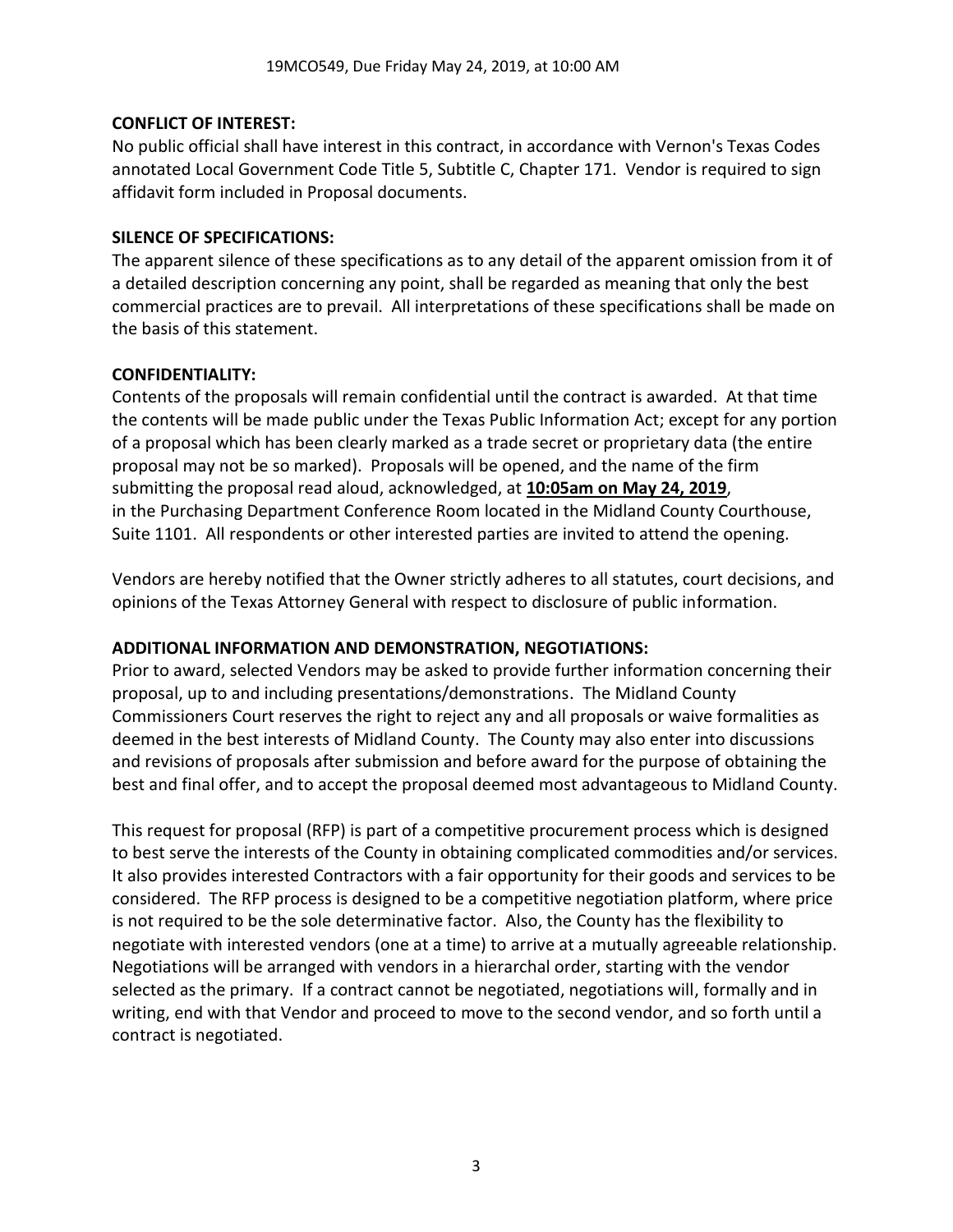### **RIGHTS OF THE CONTRACTING AUTHORITY:**

Midland County reserves the right to withdraw this RFP at any time and for any reason. Midland County also has the right to terminate its selection process at any time and to reject all responses, or all proposals. Receipt of the proposal materials by Midland County or submission of a proposal to Midland County confers no rights upon the vendor nor obligates Midland County in any manner.

All costs associated with the preparation or submittal of proposals shall be borne by the vendor, and no cost shall be sustained by Midland County.

### **ORAL COMMITMENT:**

Vendors should clearly understand that any verbal representations made or assumed to be made during any discussions held between representatives of a vendor and any Midland County personnel or official are not binding on Midland County.

### **WAIVER OF CLAIMS:**

Submission of a proposal indicates Vendor's acceptance of the evaluation technique and Vendor's recognition that some subjective judgments must be made by the County during the determination of qualification.

#### **SELECTION CRITERIA:**

Price is a primary consideration, however, it is not the only consideration to be used in the selection. The product and/or service to be provided is also of major importance. Midland County will require that the successful vendor provide a representative for all County related business, service, billing, installation, activation and termination of said service.

### **ORDINANCES AND PERMITS:**

The Contractor/Vendor agrees, during the performance of the work, to comply with all applicable Federal, State, or local code and ordinances.

### **INVOICES:**

Invoices are to be mailed to P.O. Box 421, Midland, Texas 79702 and should cite the applicable Purchase Order Number. Any and all notices or other communications required or permitted by any contract awarded as a result of this RFP shall be served on or given to Midland County, in writing, by personal delivery to the Purchasing Agent of Midland County, Texas, or by deposit with the United States Mail, postage prepaid, registered or certified mail, return receipt requested, addressed to the Midland County Purchasing Agent 500 N. Loraine Suite 1101 Midland, TX 79701, or at such other address as may have been specified by written notice to Vendor.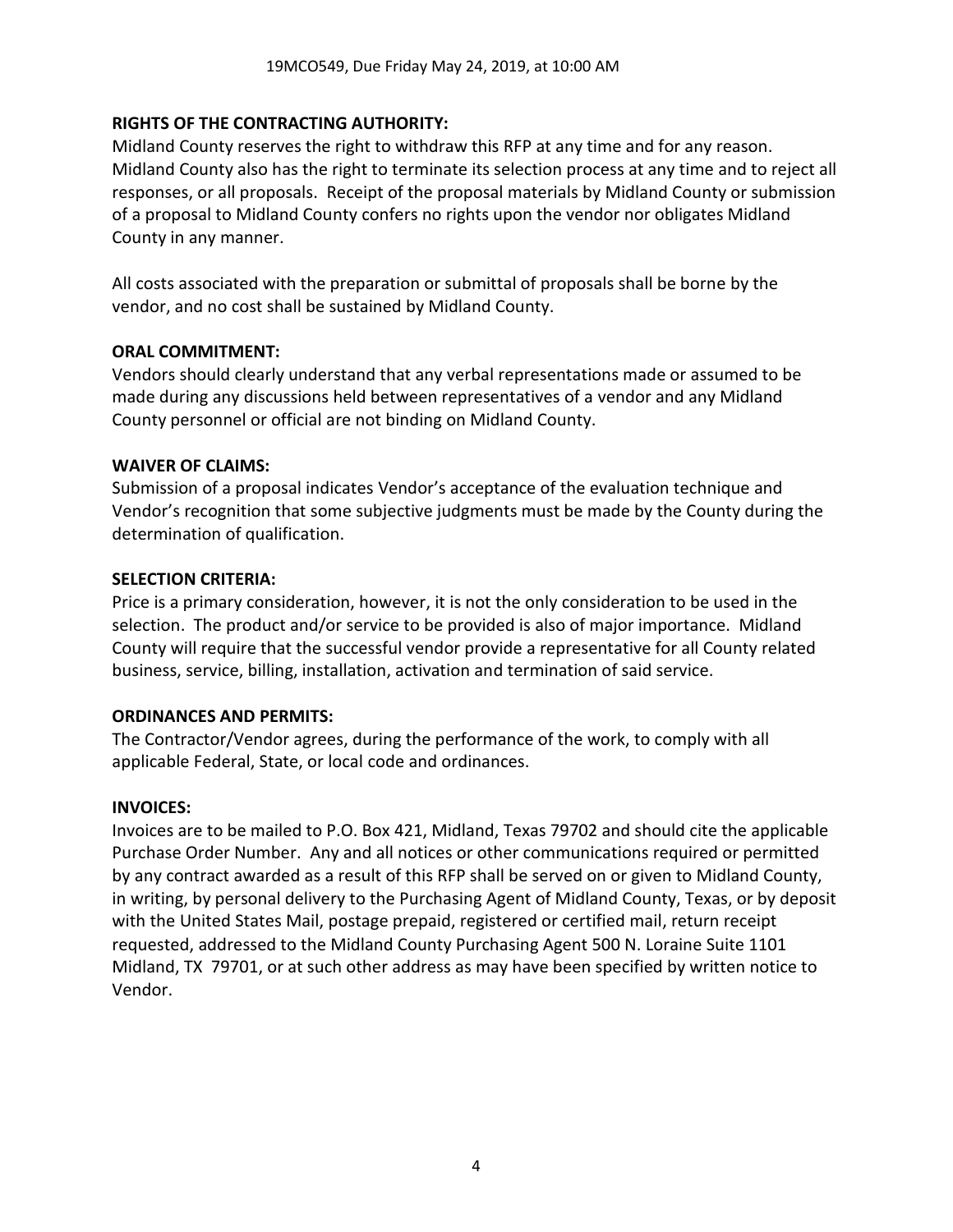### **INSURANCE:**

The awarded Vendor will maintain such insurance as will protect the Vendor and the County from claims under the Workers' Compensation Acts, and any amendments thereof, and from any other claims for damages from personal injury, including death, which may arise from operations under this agreement, whether such operations be by themselves or by any sub-Contractor, or anyone directly or indirectly employed by either of them. Current Certificate of such insurance shall be furnished to Midland County and shall show all applicable coverage(s). Any subcontractor must adhere to the same requirements listed above and below (with the exception of the pollution liability).

### **Other insurance requirements are:**

-General Liability (including completed operations) with a \$1,000,000 per occurrence limit and \$2,000,000 general aggregate.

-Commercial Automobile Liability with a limit of no less than \$1,000,000. The coverage will also extend liability to hired and non-owned autos.

-Workers' Compensation with limit of \$1,000,000 for Employers Liability.

-We also require a minimum umbrella (or follow form excess policy covering over general liability, auto liability and workers compensation) of no less than \$2,000,000.

-Pollution liability coverage to for nay cleanup cost and damage to third parties in an amount of no less than \$1,000,000 per occurrence.

Midland County will require the selected Vendor to name Midland County as an additional for both the general liability and auto liability. A waiver of subrogation in favor of the County is required for the workers compensation. If the additional insured status or waiver of subrogation is not blanket, please send a copy of the actual endorsements prior to commencement of any work.

Midland County will require the selected Vendor to name Midland County as an additional insured and provide a waiver of subrogation prior to making a contract. All insurance must be placed through an insurance carrier licensed to operate in Texas and have an AM Best Rating greater than A-VI.

## **INDEMNIFICATION:**

The Vendor shall defend, indemnify and save whole and harmless the County and all its officers, agents and employees from and against any and all demands, claims, suits, or causes of action of any character, name, kind or description brought for, or on account of, arising out of or in connection with the Vendor's performance or non-performance of any obligation of Vendor or any negligent act, misconduct or omission of the Vendor in the performance of its contractual obligations. The Vendor shall defend, indemnify, save, and hold harmless the County and its officers, agents, representatives and employees from and against any and all demands, claims, suits, or causes of action of any character, name, kind or description brought for, on account of, arising out of or in connection with Vendor's product or service.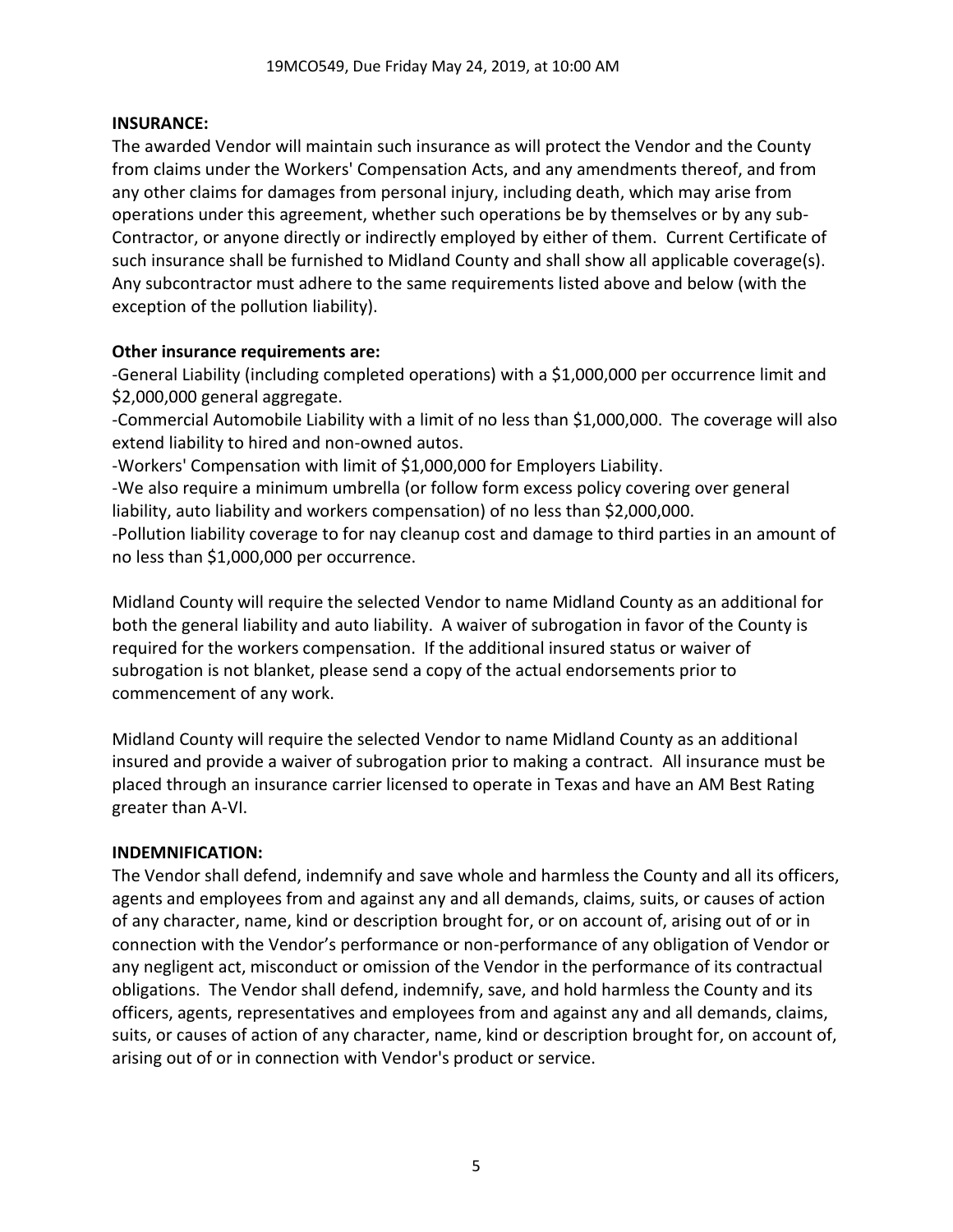### **STATUS OF INDEPENDENT CONTRACTOR:**

Vendor shall be considered an independent contractor, for all purposes. Vendor will not at any time, directly or indirectly, act as an agent, servant, representative or employee of the County. Vendor will not take any action which is intended to create any commitments, duties, liabilities or obligations on behalf of the County, without prior written consent of the County.

### **PARTIAL INVALIDITY:**

In the event any one or more of the provisions contained in this RFP or any contract resulting therefore, for any reason, be held to be invalid, illegal or unenforceable in any respect, such invalidity, illegality or unenforceability shall not affect any other provision of this RFP or any contract resulting therefore and this RFP or the contract resulting therefore shall be construed as if such invalid, illegal or unenforceable provision had never been contained herein.

### **CONTRACT TERMINATION:**

Non-performance of the Vendor/Contractor in terms of specifications or noncompliance with terms of this contract shall be basis for termination of the contract by the County. Termination in whole or in part, by the County may be made at its option and without prejudice to any other remedy to which it may be entitled at law or in equity, or elsewhere under this contract, by giving (60) sixty days written notice to the Contractor/Vendor with the understanding that all work being performed under this contract shall cease upon the date specified in such notice. The County shall not pay for work, equipment, services or supplies which are unsatisfactory. Contractor/Vendor may be given reasonable opportunity prior to termination to correct any deficiency. This, however, shall in no way be construed as negating the basis for termination for non-performance. The right to terminate the notice thereof is controlled by these proposal specifications and is not subject to being altered by contract.

### **LAW GOVERNING:**

The parties under contract shall be subject to all Federal laws and regulations, and all rules and regulations of the State of Texas. The laws of the State of Texas shall govern the interpretation and application of the contract; regardless of where any disagreement over its terms should arise or any case of action arise.

### **REMEDIES:**

The successful vendor and Midland County agree that both parties have all rights, duties, and remedies available as stated in the Uniform Commercial Code.

### **VENUE:**

It is hereby agreed that the contract will be made in Midland, Midland County, Texas, and any dispute arising as a result of it shall be governed by the laws of the State of Texas for the purpose of any law suit, and the parties agree that such lawsuit shall be brought in Midland County, Texas.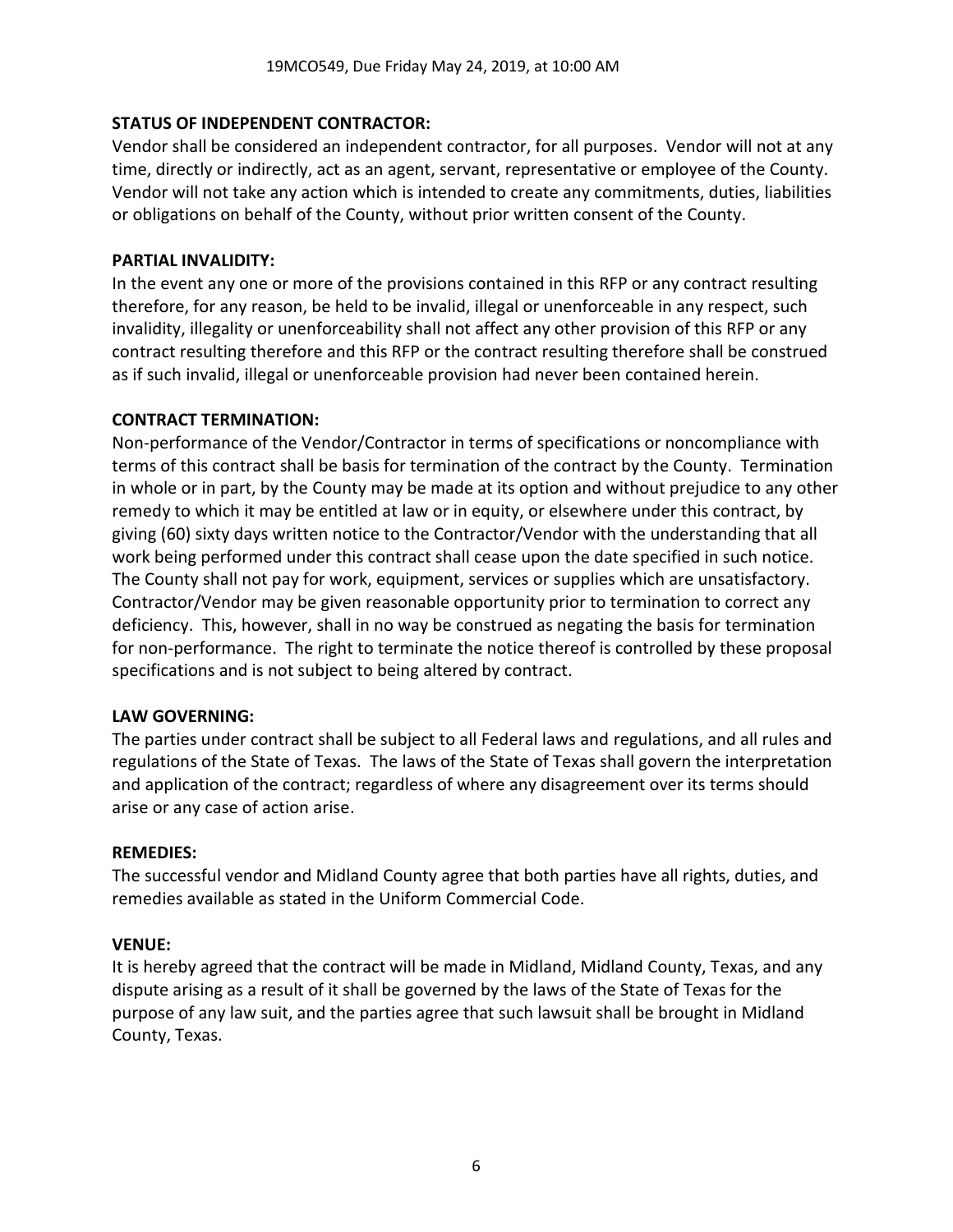### **FUNDING CONTINGENCY:**

Any contract awarded pursuant to this RFP shall be contingent on sufficient funding and authority being made available in each fiscal period by the appropriate officials of Midland County. If sufficient funding or authority is not made available, the contract shall become null and void.

### **ASSIGNMENT:**

The Contractor shall not sell, assign transfer or convey this contract in whole or in part, without the prior written consent of the County.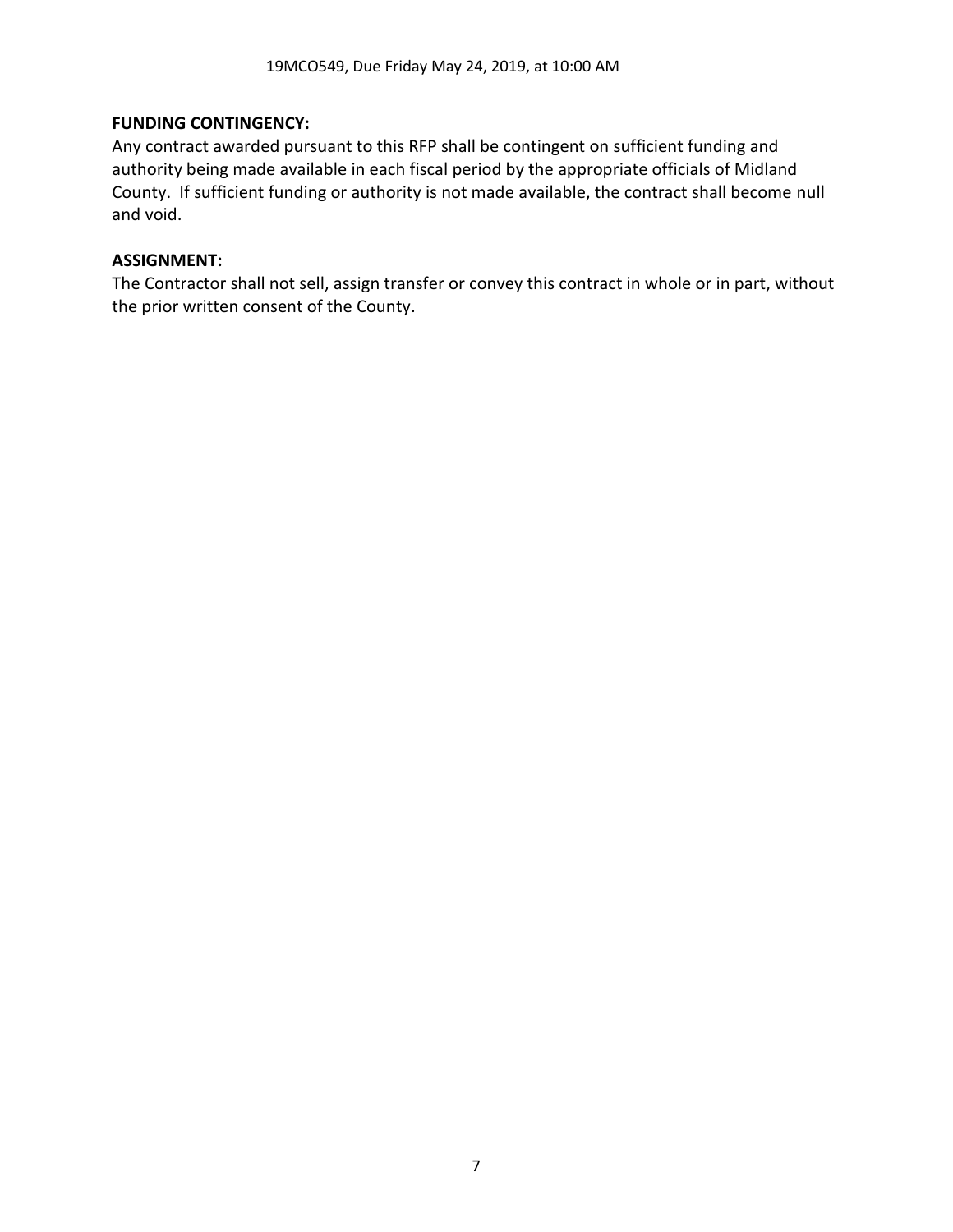## **REQUIRED FORM COMPANY AFFIDAVIT**

The affiant, The affiant,  $\frac{1}{2}$  is tates with respect to this submission to County:

I (we) hereby certify that if the contract is awarded to our firm that no member or members of the governing body, elected official or officials, employee or employees of said County, or any person representing or purporting to represent the County, or any family member including spouse, parents, or children of said group, has received or has been promised, directly or indirectly, any financial benefit, by way of fee, commission, finder's fee or any other financial benefit on account of the act of awarding and/or executing a contract.

I hereby certify that I have full authority to bind the company and that I have personally reviewed the information contained in the RFP and this submission, and all attachments and appendices, and do hereby attest to the accuracy of all information contained in this submission, including all attachments and exhibits.

I acknowledge that any misrepresentation will result in immediate disqualification from any consideration in the submission process.

I further recognize that County reserves the right to make its award for any reason considered advantageous to the County. The company selected may be without respect to price or other factors.

| Type of business organization (corporation, LLC, partnership, proprietorship) |  |
|-------------------------------------------------------------------------------|--|
|                                                                               |  |
|                                                                               |  |
|                                                                               |  |

Notary Seal Below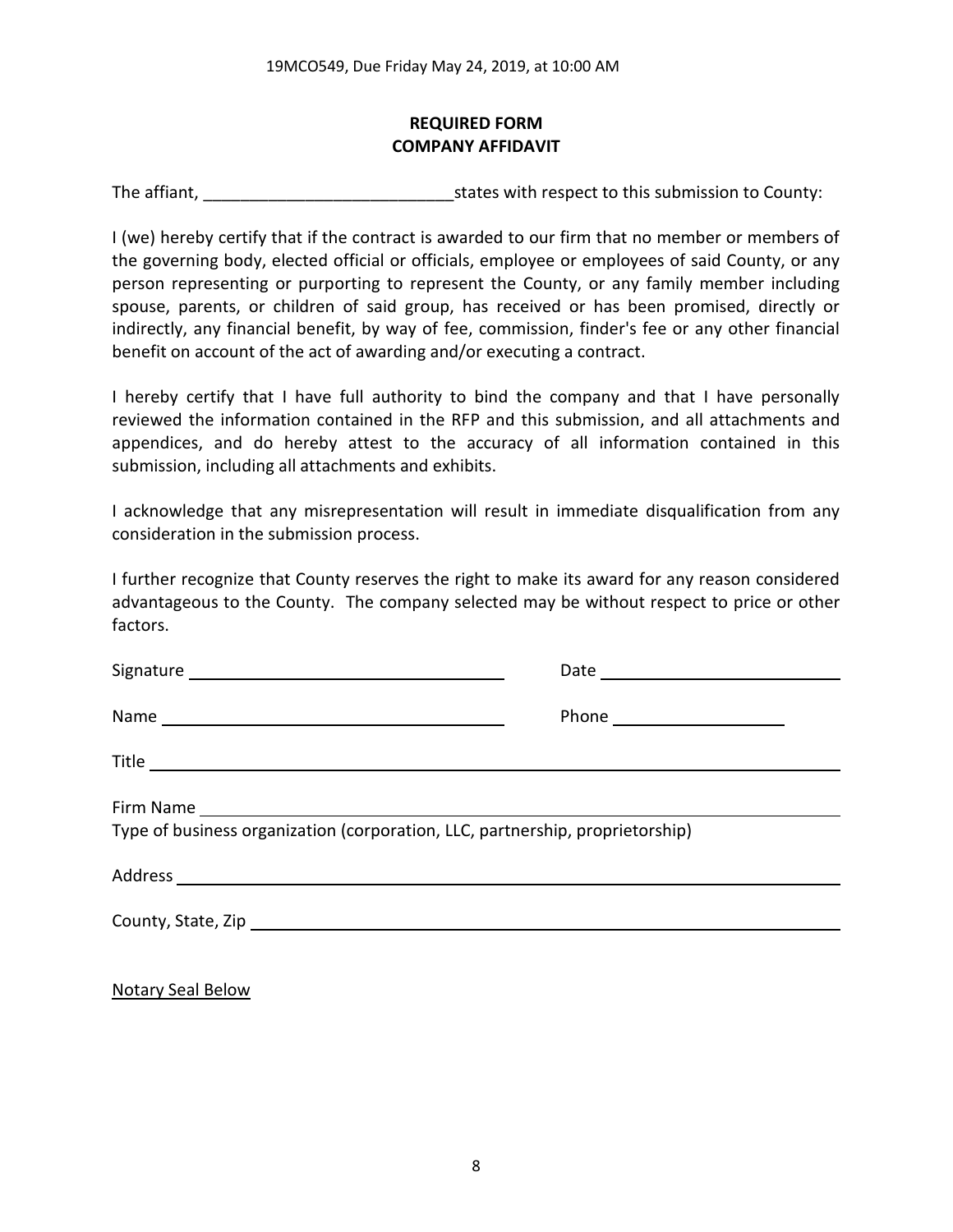### **SPECIFICATION**

### **PURPOSE:**

Midland County is in need of paving improvements to County Road 1210 from CR 140 to CR 180. We are also asking for alternate bids for the signage and striping.

## **SUBCONTRACTOR AND/OR SUPPLIER IDENTIFICATION:**

Should the Bidder subcontract any work, the Bidder shall indicate below the name of each subcontractor and/or supplier the bidder will use in the performance of the contract. The Bidder shall specify the work to be performed by the subcontractor or the materials to be provided by the supplier. Any changes in subcontractor and/or supplier listed below shall require prior approval by the Purchasing Office.

## **SPECIFICATIONS:**

• All work shall be performed according to TxDOT Standards and according to Dunaway & Associates geotechnical report, specifications, bid items, and drawings (SEE ATTACHMENT A and ATTACHMENT B).

# **ESTIMATED COMPLETION TIME:**

Please provide an estimate on number of days that the vendor will need to complete this job. If job is not complete by estimated number of days, Midland County may deduct a percentage from the contracted price each week until the project is complete. This percentage will be given in an addendum to this RFP. **This project MUST be completed by September 30, 2019**.

### **REFERENCES:**

Please provide at least 2 references for commercial projects, preferably any local/state government clients that the vendor has provided a similar type of road work as requested in this RFP.